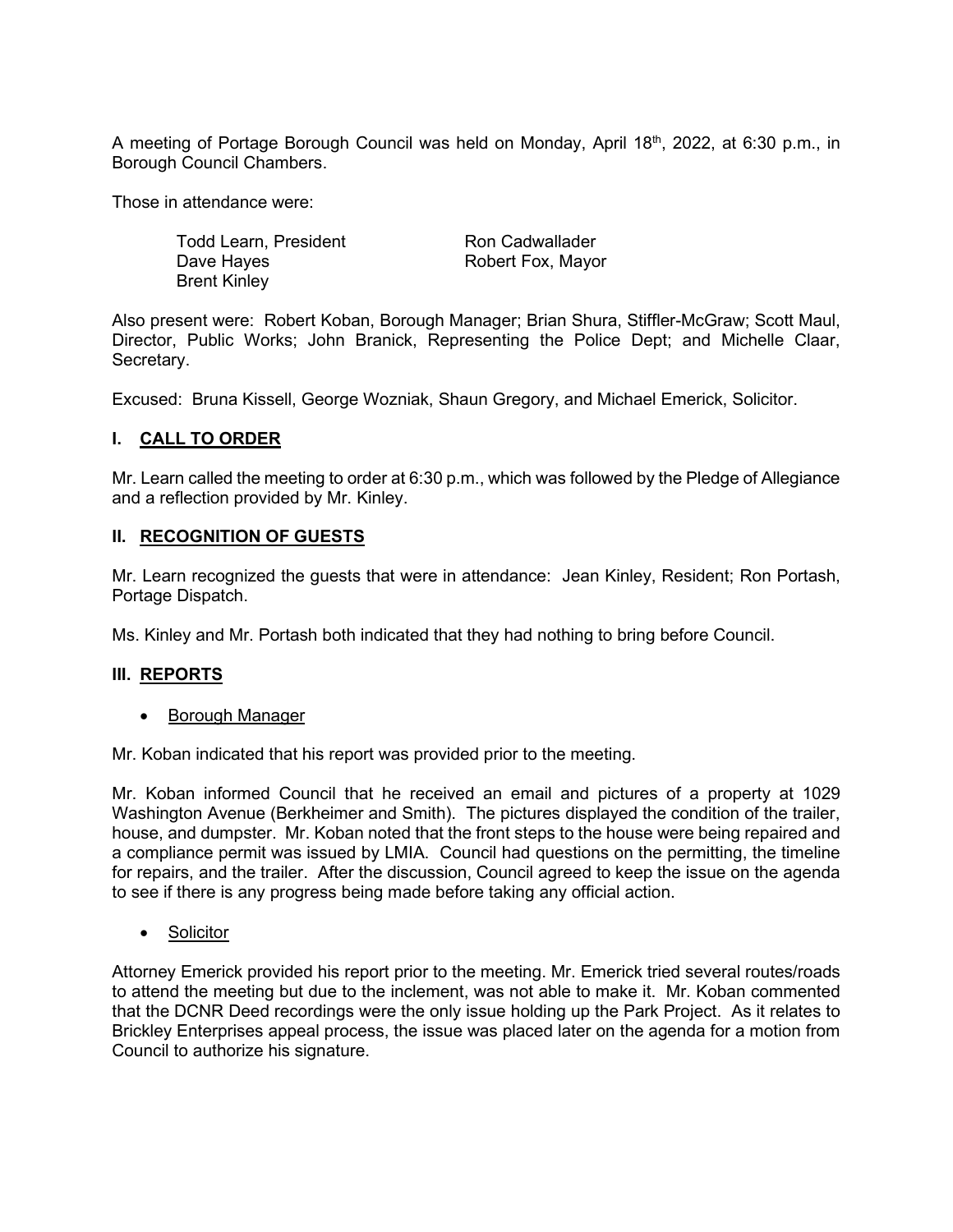#### • Engineer

Mr. Shura noted that his report was provided to Council prior to the meeting. Mr. Shura arrived late due to the inclement weather and area roads conditions. Mr. Shura had also had an additional issue that was on the agenda for discussion and approval.

# • Chief of Police

Chief Gregory was absent and Officer Branick attended the meeting. Chief Gregory provided his report to Council prior to the meeting. Officer Branick had nothing to add except that he will be working part-time instead of full-time effective May 14<sup>th</sup>, 2022.

## Director of Public Works

Mr. Maul commented that his report was provided to Council prior to the meeting and that he had nothing to add to the report. Mr. Maul provided a letter of resignation effective for May  $6<sup>th</sup>$ , 2022. Council thanked Mr. Maul for all his service and efforts and wished him well.

## **IV. CORRESPONDENCE**

Ms. Claar advised that there was no other correspondence except from the Portage Area Planning Commission. The commission is inviting members of Council to attend the annual meeting of organizations on May 7th, 2022 from 9:00 a.m.- 12:00 noon at the Portage High School Cafeteria. Those attending

## **V. MINUTES OF PREVIOUS MEETINGS**

Minutes from the March  $7<sup>th</sup>$  regular meeting, March  $22<sup>nd</sup>$  committee meeting, and March  $28<sup>th</sup>$ , special meeting was listed on the agenda for approval. Mr. Hayes commented that the minutes from the special meeting of March  $28<sup>th</sup>$ , 2022 was not included. Ms. Claar apologized for the oversight and advised that they will be provided for May 2<sup>nd</sup> regular meeting of Council.

ON MOTION OF MR. CADWALLADER, SECONDED BY MR. KINLEY, COUNCIL UNANIMOUSLY APPROVED THE MINUTES OF THE MARCH 7TH REGULAR, AND THE MARCH 22ND COMMITTEE MEETING MINUTES. COUNCIL MEMBERS VOTING AFFIRMATIVELY INCLUDED MR. CADWALLADER, MR. HAYES, MR. KINLEY, MR. LEARN AND MAYOR FOX. MOTION CARRIED 5-0.

## **VI. TREASURER'S REPORT AND BILLS TO BE PAID**

Ms. Claar provided the Treasurer's report and the bills to be paid prior to the meeting.

ON MOTION OF MR. KINLEY, SECONDED BY MR. CADWALLADER, COUNCIL UNANIMOUSLY APPROVED THE TREASURER'S REPORT, BILLS AND ADDITIONAL BILLS TO BE PAID AS PRESENTED IN WRITTEN FORM. COUNCIL MEMBERS VOTING AFFIRMATIVELY INCLUDED MR. CADWALLADER, MR. HAYES, MR. KINLEY, MR. LEARN AND MAYOR FOX. MOTION CARRIED 5-0.

## **VII. REPORTS RECEIVED**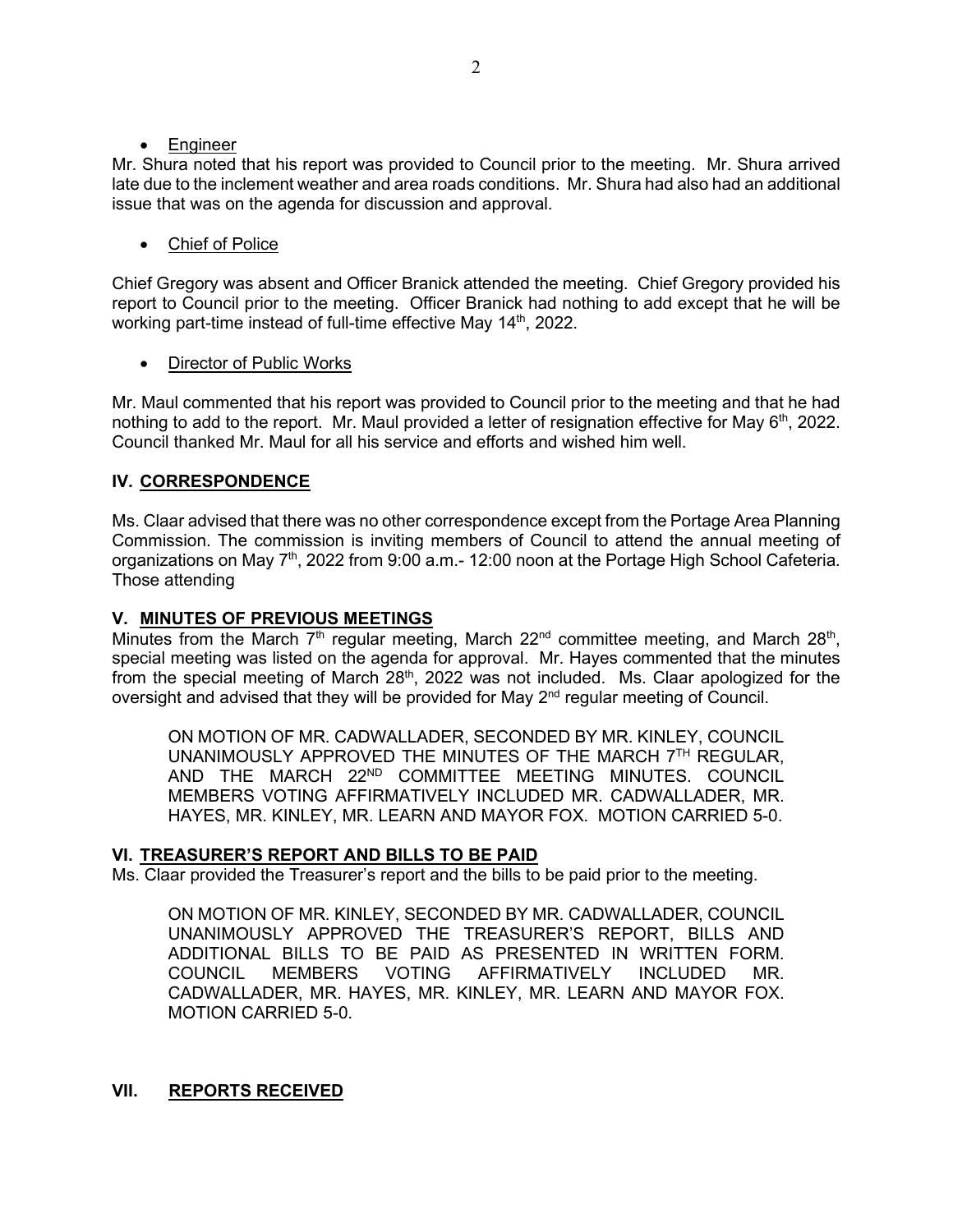Reports were provided to Council prior to the meeting for various boards. It was noted that the Water Authority minutes were not received prior to the meeting.

ON MOTION OF MR. CADWALLADER, SECONDED BY MR. FOX, COUNCIL UNANIMOUSLY ACCEPTED THE REPORTS FROM THE PORTAGE SEWER AUTHORITY, PORTAGE AMBULANCE AND THE PORTAGE AREA PANNING COMMISSION. COUNCIL MEMBERS VOTING AFFIRMATIVELY INCLUDED MR. CADWALLADER, MR. HAYES, MR. KINLEY, MR. LEARN AND MAYOR FOX. MOTION CARRIED 5-0.

#### **VIII. UNFINISHED BUSINESS**

#### A. Peer Grant

Mr. Koban informed Council that we are still awaiting on DCNR for the final study and closeout. An e-mail was received from Mr. Young advising that this should be completed by the end of week. The Peer Grant needs to be closed prior to the Circuit Rider Grant application.

B. Borough Building Roof – There was no update.

C. Trout Run Project – Mr. Koban advised that the permit is still being pursued due to Federal and State permitting processes. Mr. Koban also commented that the walls are getting worse.

D-G Main Street Sidewalk Projects with PennDot

Mr. Koban informed Council that he spoke with Bruce regarding the issues addressed by Council from last month but has not received any response back prior to the meeting.

H thru S – There was no further updates provided for the remaining agenda items.

#### BUILDINGS

A. Update on Mark Greenawalt Property at 933 Sonman Avenue – No update.

- B. Update on 616 Dulancey Drive No update.
- C. Update on 406 Caldwell Avenue No Update
- D. Concerning 925 Main Street-Panick

Mr. Koban informed Council that he spoke with LMIA regarding the compliance permit and the timeline for completion. LMIA had issued another 6-month permit extension. Mr. Fox questioned the process of the extension. Mr. Koban elaborated on the history of the property and the judgement that as rendered from the Cambria County Courts. Mr. Emerick to send a letter to the property owner advising of the findings.

E. 909-911 Jefferson Avenue- Mr. Emerick to send notice of findings to owner Mr. Emerick was requested to send a letter to the property owner regarding the engineering study that was performed by Stiffler McGraw.

## **IX. NEW BUSINESS**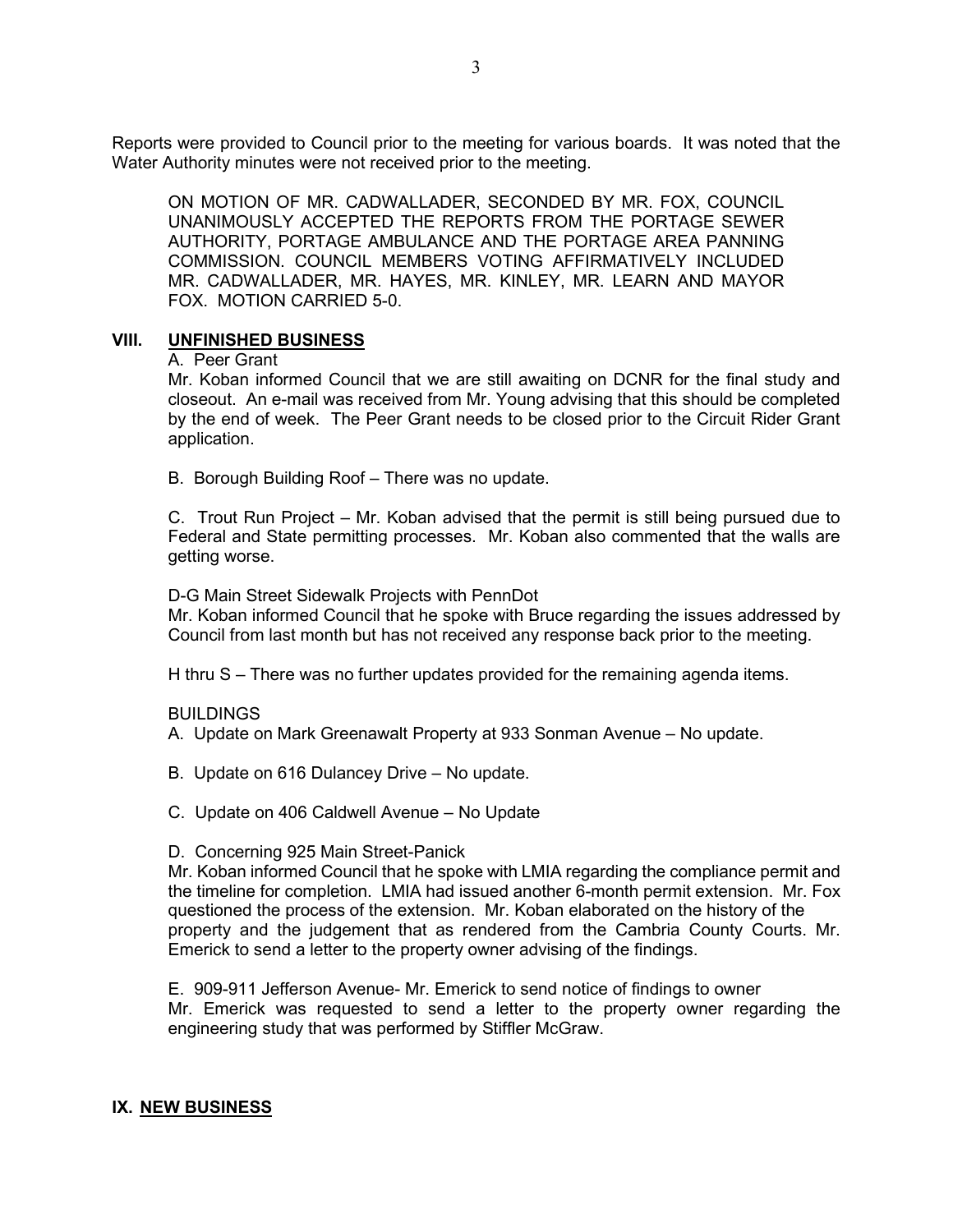A. Acceptance of resignation and approval to advertise for a vacancy on the Portage Water Authority. Mr. Koban informed Council that Mr. Alexander submitted his resignation form Mr. Edward Alexander and provided a copy to Council. A heavy debate took place on the resignation between several members of council as well as:

- Water Authority audit accusations
- Management of the Water Authority
- Requests for resignation of other members
- Social media posts
- E-mail and texts
- State Ethics Commission and compliance
- Executive sessions

After the lengthy discussion;

ON MOTION OF MR. KINLEY, SECONDED BY MR. FOX, COUNCIL UNANIMOUSLY ACCEPTED THE RESIGNATION OF MR. ALEXANDER AND APPROVED TO ADVERTISE FOR THE VACANT POSITION FOR THE REMAINING TERM. COUNCIL MEMBERS VOTING AFFIRMATIVELY INCLUDED MR. CADWALLADER, MR. HAYES, MR. KINLEY, MR. LEARN AND MAYOR FOX. MOTION CARRIED 5-0.

Mr. Hayes questioned the resignation letter and asked if he could read a letter into the record to which Mr. Learn stated he could not since it concerned the Water Authority business.

B. Discussion on 1029 Washington Avenue (Smith)

The issue was discussed under the Borough Manager's report earlier in the meeting.

ON MOTION OF MR. KINLEY, SECONDED BY MR. CADWALLADER, COUNCIL UNANIMOUSLY TABLED ANY ACTION ON THE PROPERTY AT 1029 WASHINGTON AVENUE (SMITH) BUT PLACE THE ISSUE ON THE AGENDA FOR FUTURE PROGRESS. COUNCIL MEMBERS VOTING AFFIRMATIVELY INCLUDED MR. CADWALLADER, MR. HAYES, MR. KINLEY, MR. LEARN AND MAYOR FOX. MOTION CARRIED 5-0.

C. Approval to advertise for a Public Works Director

Mr. Koban advised that the ads can be placed on Indeed, Mainline Newspapers, and the borough website for applications.

ON MOTION OF MR. KINLEY, SECONDED BY MR. CADWALLADER, COUNCIL UNANIMOUSLY APPROVED THE ADVERTISING OF A FULL TIME PUBLIC WORKS DIRECTOR. COUNCIL MEMBERS VOTING AFFIRMATIVELY INCLUDED MR. CADWALLADER, MR. HAYES, MR. KINLEY, MR. LEARN AND MAYOR FOX. MOTION CARRIED 5-0.

D. Authorization to purchase a new certificate of deposit with  $1<sup>st</sup>$  Summit Bank Mr. Koban advised that a certificate of deposit had matured and was redeemed from S & T Bank.